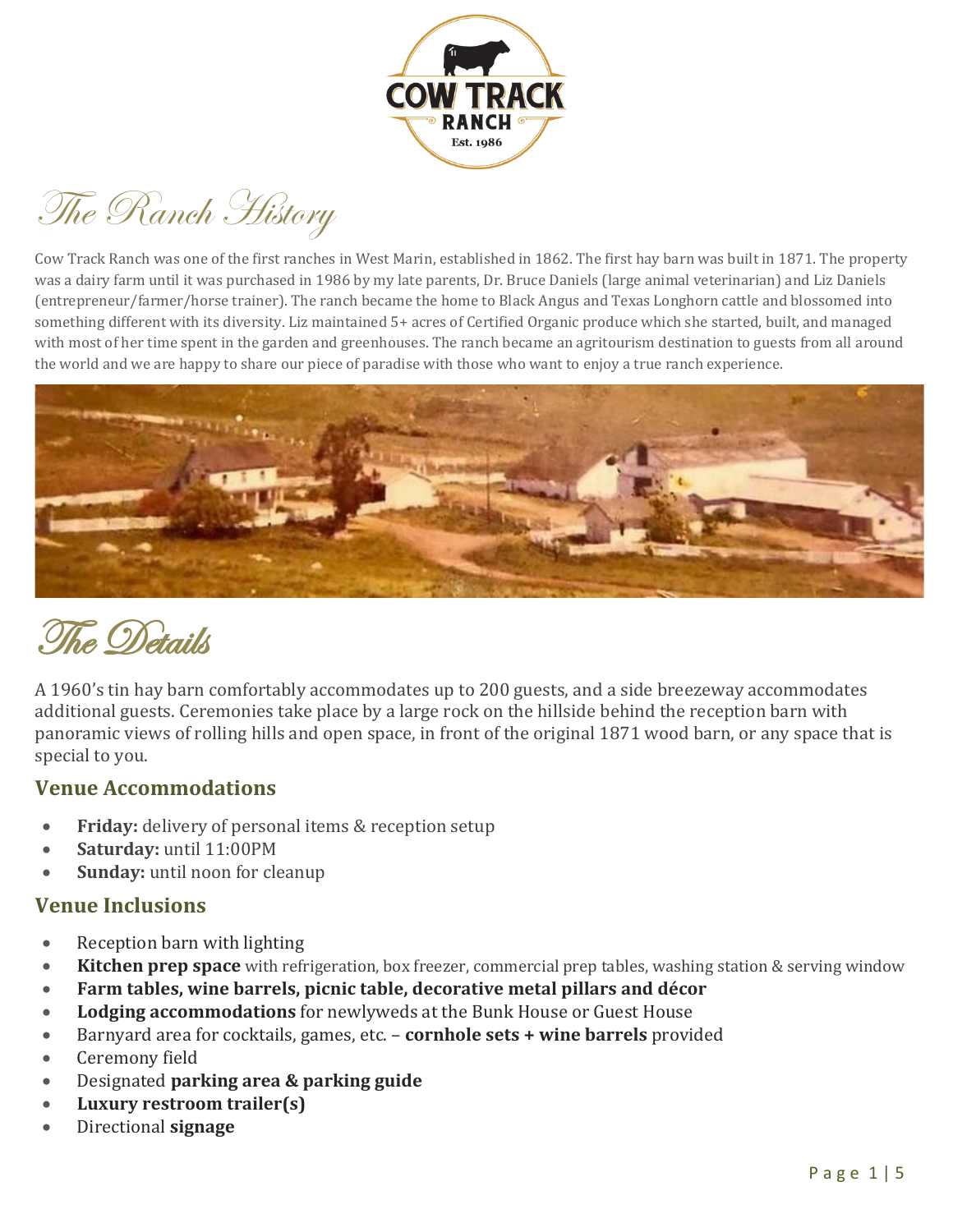

## **Venue Fee**

• Pricing varies depending on # of guests, schedule of events for single day or weekend rental & lodging (\$9,500 - \$15,500). We also welcome elopements and smaller events!

#### **Booking Requirements**

- A non-refundable **deposit of 50%** due upon reservation.
- \$1,000 security deposit which will be returned on Sunday after walk-through.

#### **Venue/Vendor Requirements**

- **Licensed catering + bar service**.
- **Event insurance** for the weekend.
- Guest **shuttle transportation** for 100+ guests.
- Event timeline to be provided to venue.
- List of vendors + contact info + arrival times & services to be provided to venue.
- Vendors who have not worked at CTR are required to visit the ranch in advance.
- [Heirloom Events](https://heirloomevents.com/) is our preferred rental company.

#### **Resources & Suggestions**

- $\checkmark$  Preferred vendors, local lodging and resources are listed on our [website.](http://www.cowtrackranch.com/Vendors---Resources.html)
- ✓ **Use of a full-service catering vendor is recommended**: event rentals are included in price per person a one stop shop!
- ✓ **Provide a list of local lodging to your guests**.
- $\checkmark$  Provide driving directions in your invitation itinerary + transportation options.

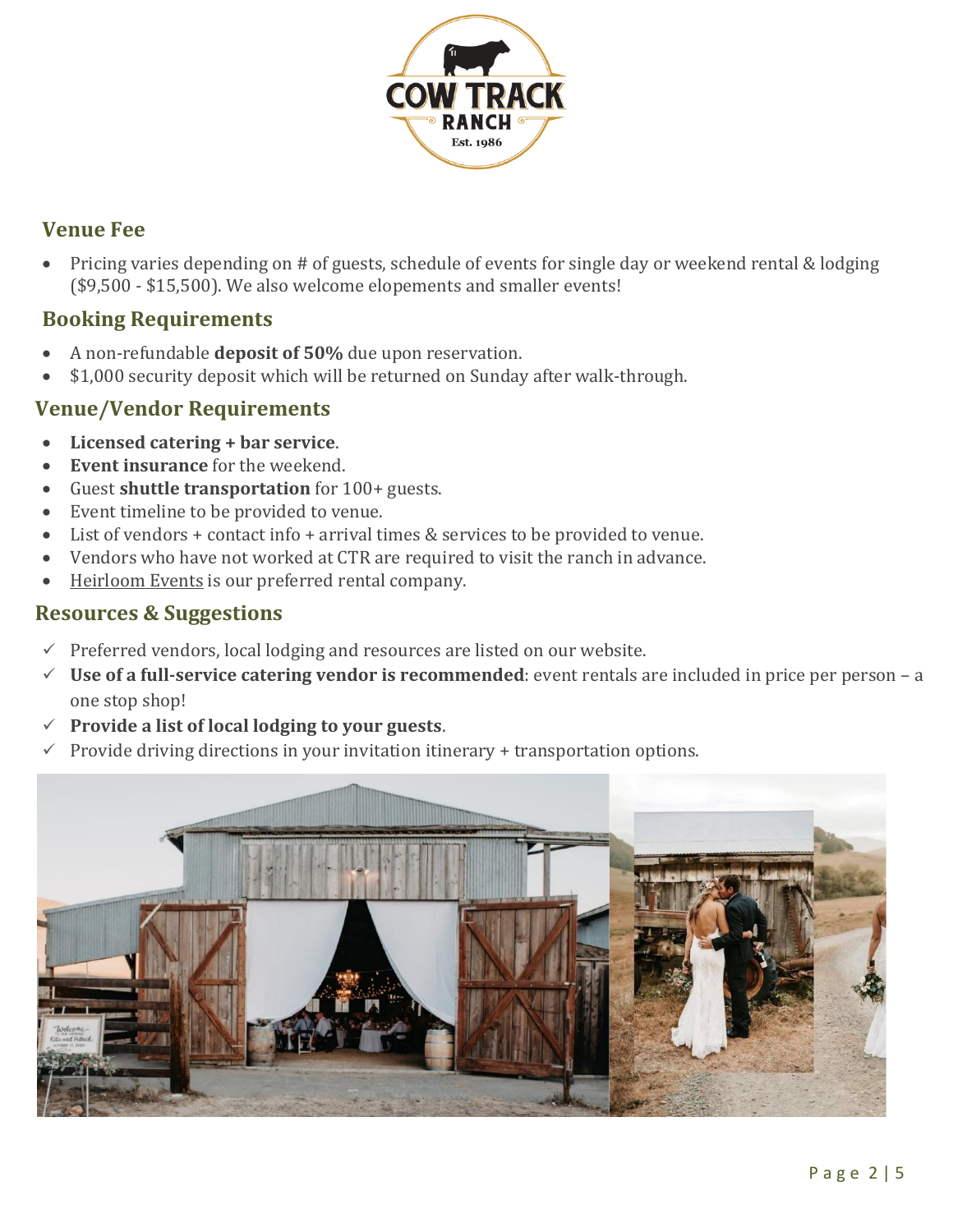

Ranch Lodging

## *[visit us on](https://www.airbnb.com/rooms/203391) Airbnb! [visit us on](https://www.airbnb.com/rooms/54074356?guests=1&adults=1&s=67&unique_share_id=02b725c9-beec-472f-ac3e-3db6c7bdc18d) Airbnb!* Downstairs master bedroom with king bed Cozy master bedroom with 2 full bathrooms Loft with Cal king & twin bed Chic dining room and open floor plan Full kitchen **Covered porch with rocking chairs**

Porch that overlooks the chicken coop & barns A bright modern farmhouse feel

The Bunk House The Ranch House

Two full bathrooms + washroom Views of the rolling hills from the living room

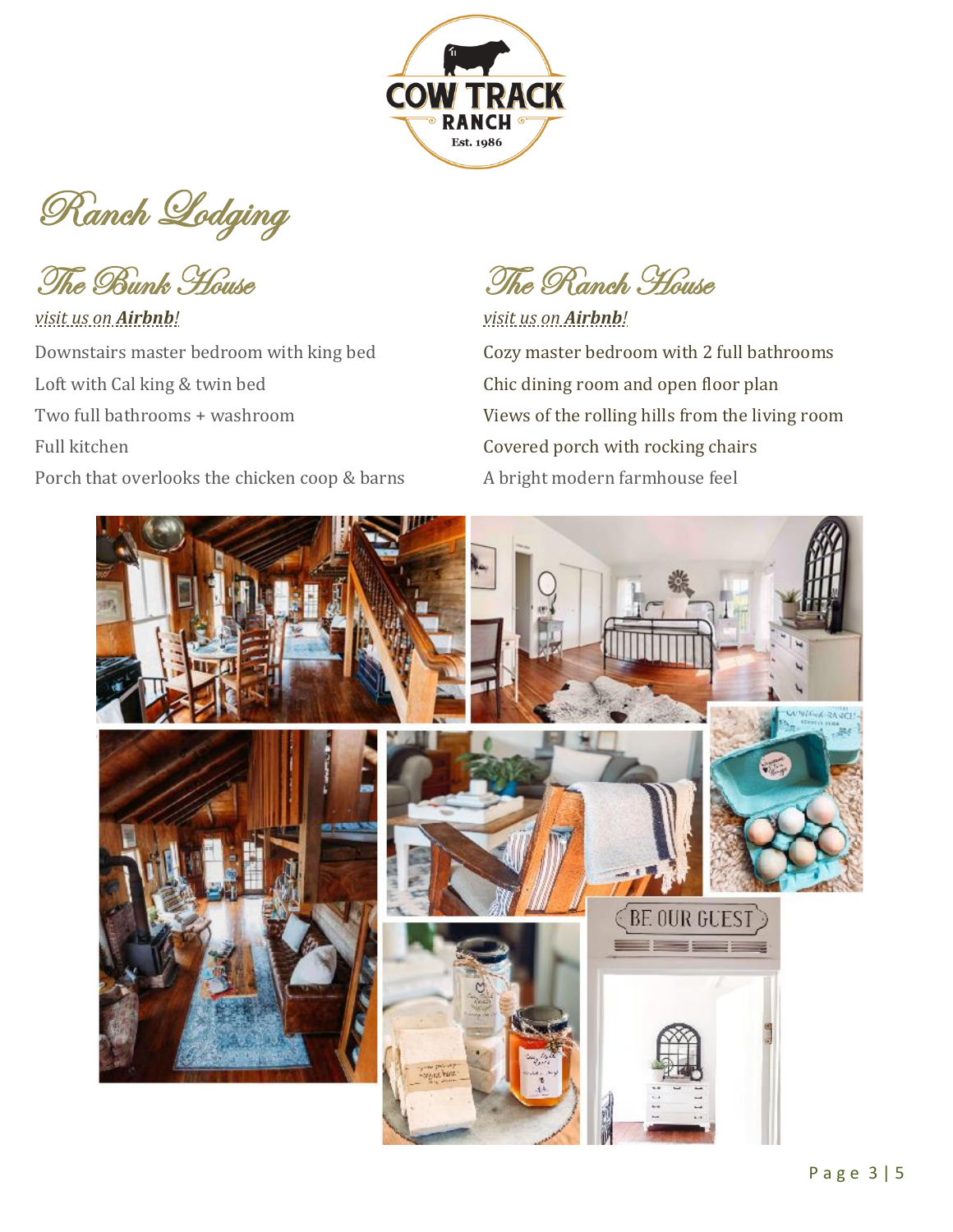

The Reception Barn

An original 1960's hay barn (120' long by 24' wide) with a saw dust floor and large wood doors for a grand entrance. The open space offers plenty of room to dine, dance and enjoy a fabulous reception with views of the rolling hills and cattle grazing. The barn features 3 chandeliers with dimming features, bistro lighting, antique gold mirrors along the wall and a wood stage with power outlets for entertainment. The barn can also accommodate both ceremony and reception.



*Cow Track Ranch is a working ranch and conditions vary based on seasons and natural surroundings.*